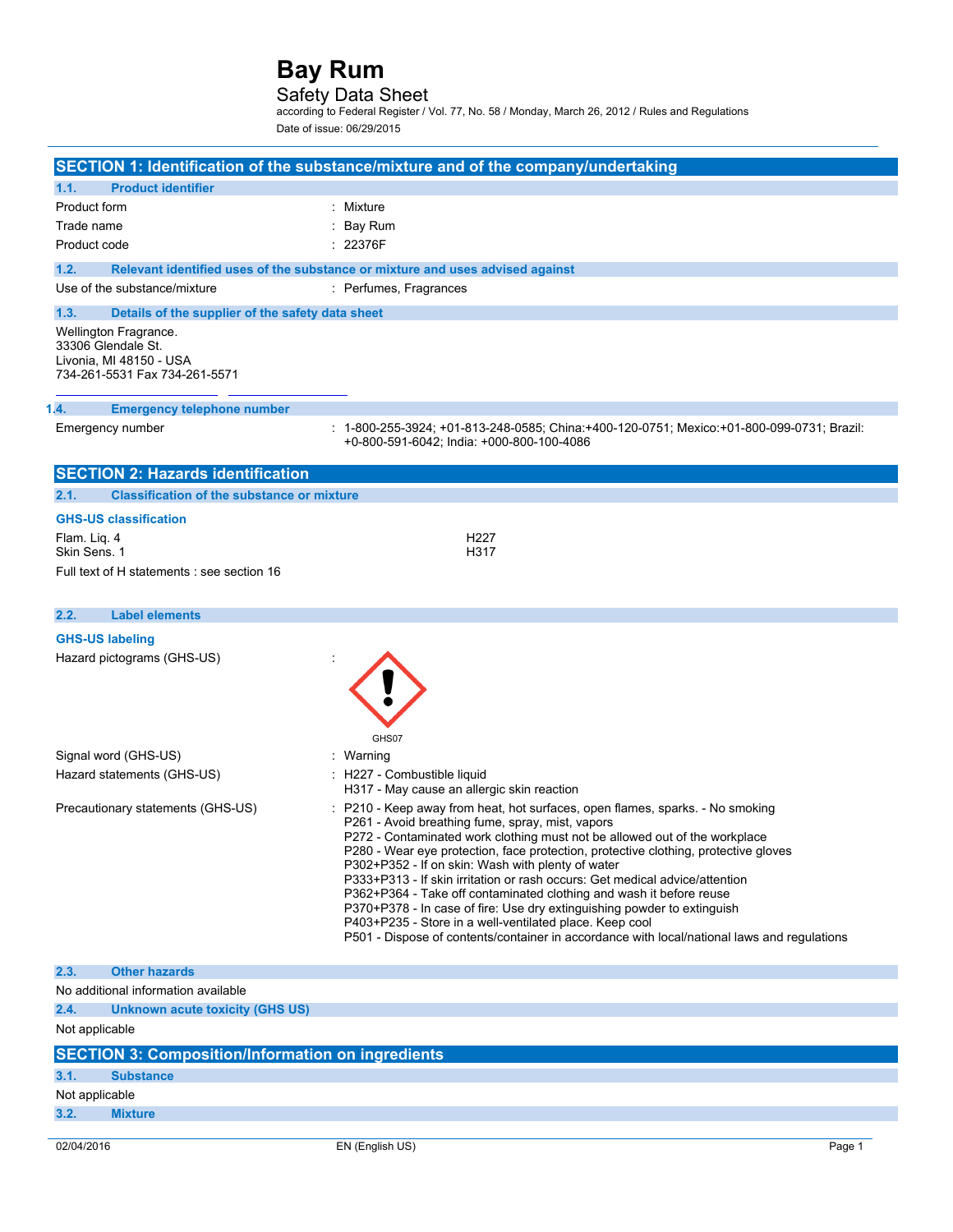# Safety Data Sheet

according to Federal Register / Vol. 77, No. 58 / Monday, March 26, 2012 / Rules and Regulations

| <b>Name</b>                         | <b>Product identifier</b> | $\%$                 | <b>GHS-US classification</b>                                                                                               |
|-------------------------------------|---------------------------|----------------------|----------------------------------------------------------------------------------------------------------------------------|
| d-Limonene                          | (CAS No) 5989-27-5        | $2.0615 -$<br>8.7115 | Flam. Lig. 3, H226<br>Skin Irrit. 2. H315<br><b>Skin Sens. 1. H317</b><br>Aquatic Acute 1, H400<br>Aquatic Chronic 1, H410 |
| 2-Hydroxybenzoic acid, benzyl ester | (CAS No) 118-58-1         | $0.93 - 3.93$        | Skin Sens. 1B, H317                                                                                                        |
| Cinnamaldehyde                      | (CAS No) 104-55-2         | $0.62 - 2.62$        | Acute Tox. 4 (Dermal), H312<br>Skin Irrit. 2. H315<br>Eye Irrit. 2A, H319<br>Skin Sens. 1, H317                            |
| Eugenol                             | (CAS No) 97-53-0          | $0.38 - 2.01$        | Acute Tox. 4 (Oral), H302<br>Eye Irrit. 2A, H319<br>Skin Sens. 1B, H317                                                    |
| Vanillin                            | (CAS No) 121-33-5         | $0.465 - 1.965$      | Acute Tox. 4 (Oral), H302<br>Eye Irrit. 2A, H319                                                                           |

## Allergen report available upon request.

Full text of H-phrases: see section 16

|                                       | <b>SECTION 4: First aid measures</b>                        |                                                                                                                                                                                                                                                                                                                                                                                                                        |  |
|---------------------------------------|-------------------------------------------------------------|------------------------------------------------------------------------------------------------------------------------------------------------------------------------------------------------------------------------------------------------------------------------------------------------------------------------------------------------------------------------------------------------------------------------|--|
| 4.1.                                  | <b>Description of first aid measures</b>                    |                                                                                                                                                                                                                                                                                                                                                                                                                        |  |
| First-aid measures general            |                                                             | : Never give anything by mouth to an unconscious person. If you feel unwell, seek medical<br>advice (show the label where possible).                                                                                                                                                                                                                                                                                   |  |
| First-aid measures after inhalation   |                                                             | : Allow victim to breathe fresh air. Allow the victim to rest.                                                                                                                                                                                                                                                                                                                                                         |  |
| First-aid measures after skin contact |                                                             | Remove affected clothing and wash all exposed skin area with mild soap and water, followed<br>by warm water rinse. Wash with plenty of soap and water. If skin irritation or rash occurs: Get<br>immediate medical advice/attention. Get medical advice/attention. Specific treatment (see<br>Wash skin with plenty of water, Call a physician immediately on this label). Wash contaminated<br>clothing before reuse. |  |
| First-aid measures after eye contact  |                                                             | Rinse immediately with plenty of water. Obtain medical attention if pain, blinking or redness<br>persist.                                                                                                                                                                                                                                                                                                              |  |
| First-aid measures after ingestion    |                                                             | : Rinse mouth. Do NOT induce vomiting. Obtain emergency medical attention.                                                                                                                                                                                                                                                                                                                                             |  |
| 4.2.                                  | Most important symptoms and effects, both acute and delayed |                                                                                                                                                                                                                                                                                                                                                                                                                        |  |
| Symptoms/injuries after inhalation    |                                                             | : May cause an allergic skin reaction.                                                                                                                                                                                                                                                                                                                                                                                 |  |
| 4.3.                                  |                                                             | Indication of any immediate medical attention and special treatment needed                                                                                                                                                                                                                                                                                                                                             |  |
| No additional information available   |                                                             |                                                                                                                                                                                                                                                                                                                                                                                                                        |  |
|                                       | <b>SECTION 5: Firefighting measures</b>                     |                                                                                                                                                                                                                                                                                                                                                                                                                        |  |
| 5.1.                                  | <b>Extinguishing media</b>                                  |                                                                                                                                                                                                                                                                                                                                                                                                                        |  |
| Suitable extinguishing media          |                                                             | : Foam. Dry powder. Carbon dioxide. Water spray. Sand.                                                                                                                                                                                                                                                                                                                                                                 |  |
| Unsuitable extinguishing media        |                                                             | : Do not use a heavy water stream.                                                                                                                                                                                                                                                                                                                                                                                     |  |
| 5.2.                                  | Special hazards arising from the substance or mixture       |                                                                                                                                                                                                                                                                                                                                                                                                                        |  |
| Fire hazard                           |                                                             | : Combustible liquid.                                                                                                                                                                                                                                                                                                                                                                                                  |  |
| <b>Explosion hazard</b>               |                                                             | : May form flammable/explosive vapor-air mixture.                                                                                                                                                                                                                                                                                                                                                                      |  |
| 5.3.                                  | <b>Advice for firefighters</b>                              |                                                                                                                                                                                                                                                                                                                                                                                                                        |  |
| Firefighting instructions             |                                                             | : Use water spray or fog for cooling exposed containers. Exercise caution when fighting any<br>chemical fire. Prevent fire-fighting water from entering environment.                                                                                                                                                                                                                                                   |  |
| Protection during firefighting        |                                                             | : Do not enter fire area without proper protective equipment, including respiratory protection.                                                                                                                                                                                                                                                                                                                        |  |
|                                       | <b>SECTION 6: Accidental release measures</b>               |                                                                                                                                                                                                                                                                                                                                                                                                                        |  |
| 6.1.                                  |                                                             | Personal precautions, protective equipment and emergency procedures                                                                                                                                                                                                                                                                                                                                                    |  |
| General measures                      |                                                             | : Remove ignition sources. Use special care to avoid static electric charges. No open flames. No<br>smoking.                                                                                                                                                                                                                                                                                                           |  |
| 6.1.1.                                | For non-emergency personnel                                 |                                                                                                                                                                                                                                                                                                                                                                                                                        |  |
| Emergency procedures                  |                                                             | : Evacuate unnecessary personnel.                                                                                                                                                                                                                                                                                                                                                                                      |  |
| 6.1.2.                                | For emergency responders                                    |                                                                                                                                                                                                                                                                                                                                                                                                                        |  |
| Protective equipment                  |                                                             | : Equip cleanup crew with proper protection.                                                                                                                                                                                                                                                                                                                                                                           |  |
| Emergency procedures                  |                                                             | : Ventilate area.                                                                                                                                                                                                                                                                                                                                                                                                      |  |
| 02/04/2016                            |                                                             | 2/7<br>EN (English US)                                                                                                                                                                                                                                                                                                                                                                                                 |  |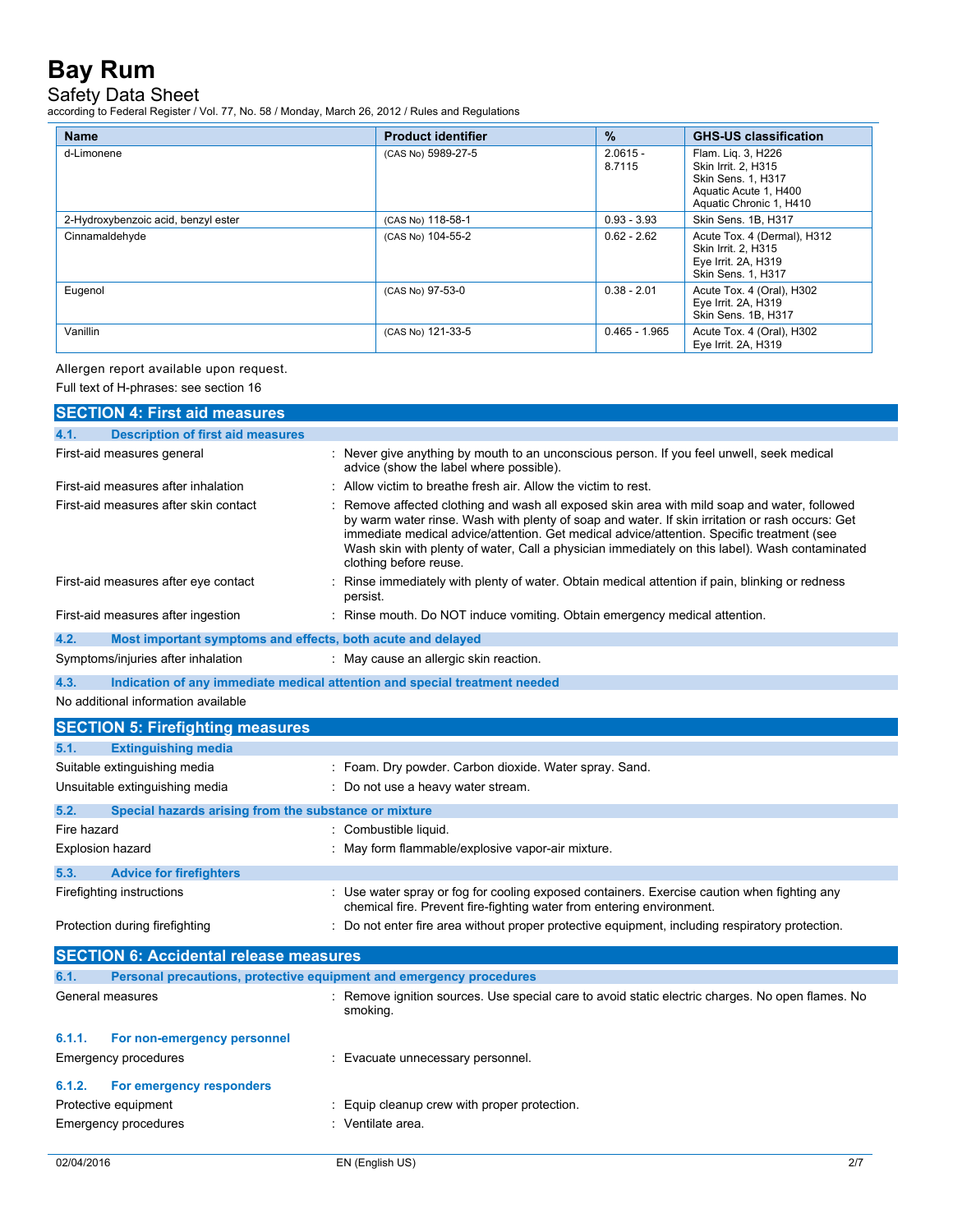## Safety Data Sheet

according to Federal Register / Vol. 77, No. 58 / Monday, March 26, 2012 / Rules and Regulations

| according to Federal Register / Vol. 77, No. 567 Monday, March 26, 2012 / Rules and Regulations         |                                                                                                                                                                                                                                                                              |  |  |
|---------------------------------------------------------------------------------------------------------|------------------------------------------------------------------------------------------------------------------------------------------------------------------------------------------------------------------------------------------------------------------------------|--|--|
| 6.2.<br><b>Environmental precautions</b>                                                                |                                                                                                                                                                                                                                                                              |  |  |
| Prevent entry to sewers and public waters. Notify authorities if liquid enters sewers or public waters. |                                                                                                                                                                                                                                                                              |  |  |
| 6.3.<br>Methods and material for containment and cleaning up                                            |                                                                                                                                                                                                                                                                              |  |  |
| Methods for cleaning up                                                                                 | : Soak up spills with inert solids, such as clay or diatomaceous earth as soon as possible. Collect<br>spillage. Store away from other materials.                                                                                                                            |  |  |
| <b>Reference to other sections</b><br>6.4.                                                              |                                                                                                                                                                                                                                                                              |  |  |
| See Heading 8. Exposure controls and personal protection.                                               |                                                                                                                                                                                                                                                                              |  |  |
| <b>SECTION 7: Handling and storage</b>                                                                  |                                                                                                                                                                                                                                                                              |  |  |
| <b>Precautions for safe handling</b><br>7.1.                                                            |                                                                                                                                                                                                                                                                              |  |  |
| Additional hazards when processed                                                                       | : Handle empty containers with care because residual vapors are flammable. Keep away from<br>Keep away from heat, sparks and flame. - No smoking.                                                                                                                            |  |  |
| Precautions for safe handling                                                                           | : Wash hands and other exposed areas with mild soap and water before eating, drinking or<br>smoking and when leaving work. Provide good ventilation in process area to prevent formation<br>of vapor. No open flames. No smoking. Avoid breathing fume, mist, spray, vapors. |  |  |
| Hygiene measures                                                                                        | : Contaminated work clothing should not be allowed out of the workplace. Wash contaminated<br>clothing before reuse.                                                                                                                                                         |  |  |
| 7.2.                                                                                                    | Conditions for safe storage, including any incompatibilities                                                                                                                                                                                                                 |  |  |

| $\mathbf{r}$ . | <b>UURINDIS IVI SAIG SURAYE, MURUAMIY ANY MUURINDININGS</b> |                                                                                                                                                                                                                                                         |
|----------------|-------------------------------------------------------------|---------------------------------------------------------------------------------------------------------------------------------------------------------------------------------------------------------------------------------------------------------|
|                | Technical measures                                          | : Proper grounding procedures to avoid static electricity should be followed.                                                                                                                                                                           |
|                | Storage conditions                                          | : Keep only in the original container in a cool, well ventilated place away from : Keep away from<br>heat, hot surfaces, sparks, open flames and other ignition sources. No smoking. Keep<br>container closed when not in use. Keep in fireproof place. |
|                | Incompatible products                                       | : Strong bases. Strong acids.                                                                                                                                                                                                                           |
|                | Incompatible materials                                      | : Sources of ignition. Direct sunlight. Heat sources.                                                                                                                                                                                                   |
| 7.3.           | Specific end use(s)                                         |                                                                                                                                                                                                                                                         |

No additional information available

|                   | <b>SECTION 8: Exposure controls/personal protection</b> |                                          |
|-------------------|---------------------------------------------------------|------------------------------------------|
| 8.1.              | <b>Control parameters</b>                               |                                          |
|                   | No additional information available                     |                                          |
|                   |                                                         |                                          |
| 8.2.              | <b>Exposure controls</b>                                |                                          |
|                   | Personal protective equipment                           | : Avoid all unnecessary exposure.        |
| Hand protection   |                                                         | : Wear protective gloves.                |
| Eye protection    |                                                         | : Chemical goggles or safety glasses.    |
|                   | Respiratory protection                                  | : Wear appropriate mask.                 |
| Other information |                                                         | : Do not eat, drink or smoke during use. |

## **SECTION 9: Physical and chemical properties**

| Information on basic physical and chemical properties<br>9.1. |                     |
|---------------------------------------------------------------|---------------------|
| Physical state                                                | Liguid              |
| Color                                                         | light yellow amber  |
| Odor                                                          | fruity rum          |
| Odor threshold                                                | : No data available |
| рH                                                            | No data available   |
| Relative evaporation rate (butyl acetate=1)                   | No data available   |
| Melting point                                                 | : No data available |
| Freezing point                                                | No data available   |
| Boiling point                                                 | No data available   |
| Flash point                                                   | : 87.8 °C           |
| Auto-ignition temperature                                     | No data available   |
| Decomposition temperature                                     | No data available   |
| Flammability (solid, gas)                                     | No data available   |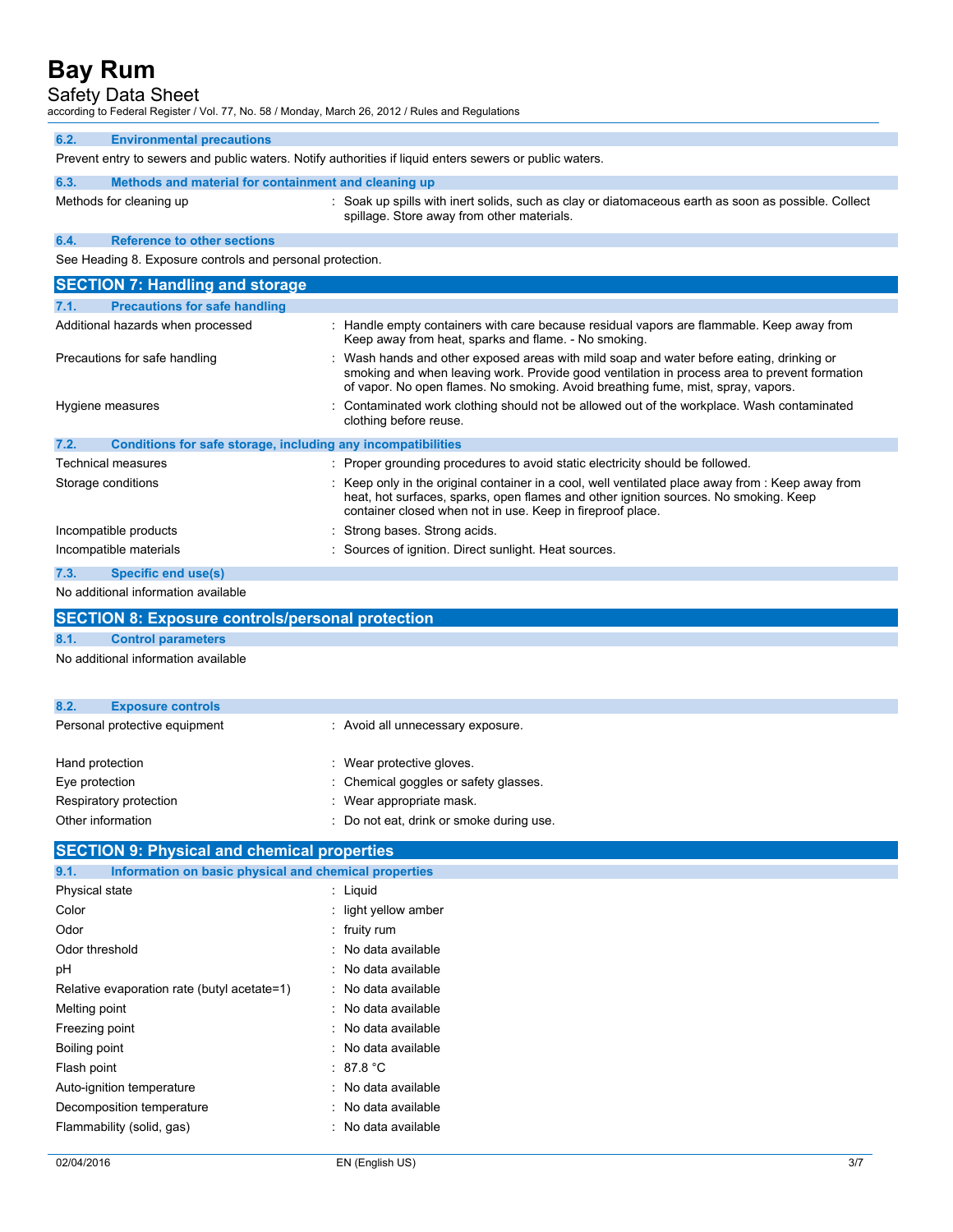Safety Data Sheet

according to Federal Register / Vol. 77, No. 58 / Monday, March 26, 2012 / Rules and Regulations

| Vapor pressure                  | No data available   |
|---------------------------------|---------------------|
| Relative vapor density at 20 °C | No data available   |
| Relative density                | No data available   |
| Solubility                      | No data available   |
| Log Pow                         | : No data available |
| Log Kow                         | : No data available |
| Viscosity, kinematic            | : No data available |
| Viscosity, dynamic              | : No data available |
| <b>Explosive properties</b>     | : No data available |
| Oxidizing properties            | : No data available |
| <b>Explosion limits</b>         | : No data available |

## **9.2. Other information**

No additional information available

|                  | <b>SECTION 10: Stability and reactivity</b>                                                 |
|------------------|---------------------------------------------------------------------------------------------|
| 10.1.            | <b>Reactivity</b>                                                                           |
|                  | No additional information available                                                         |
| 10.2.            | <b>Chemical stability</b>                                                                   |
|                  | Combustible liquid. May form flammable/explosive vapor-air mixture.                         |
| 10.3.            | <b>Possibility of hazardous reactions</b>                                                   |
| Not established. |                                                                                             |
| 10.4.            | <b>Conditions to avoid</b>                                                                  |
|                  | Direct sunlight. Extremely high or low temperatures. Open flame. Overheating. Heat. Sparks. |
| 10.5.            | Incompatible materials                                                                      |
|                  | Strong acids. Strong bases.                                                                 |
| 10.6.            | <b>Hazardous decomposition products</b>                                                     |

fume. Carbon monoxide. Carbon dioxide. May release flammable gases.

## **SECTION 11: Toxicological information**

**11.1. Information on toxicological effects**

| Acute toxicity                                                                                                                                                                                                                                                                                                                                                                       | Not classified                                                      |
|--------------------------------------------------------------------------------------------------------------------------------------------------------------------------------------------------------------------------------------------------------------------------------------------------------------------------------------------------------------------------------------|---------------------------------------------------------------------|
| <b>Bay Rum</b>                                                                                                                                                                                                                                                                                                                                                                       |                                                                     |
| Skin corrosion/irritation                                                                                                                                                                                                                                                                                                                                                            | Not classified                                                      |
| Serious eye damage/irritation                                                                                                                                                                                                                                                                                                                                                        | Not classified                                                      |
| Respiratory or skin sensitization                                                                                                                                                                                                                                                                                                                                                    | : May cause an allergic skin reaction.                              |
| Germ cell mutagenicity                                                                                                                                                                                                                                                                                                                                                               | Not classified                                                      |
| Carcinogenicity                                                                                                                                                                                                                                                                                                                                                                      | Not classified                                                      |
| <b>Bay Rum</b>                                                                                                                                                                                                                                                                                                                                                                       |                                                                     |
| Reproductive toxicity                                                                                                                                                                                                                                                                                                                                                                | Not classified                                                      |
| Specific target organ toxicity (single exposure)                                                                                                                                                                                                                                                                                                                                     | : Not classified                                                    |
| <b>Bay Rum</b>                                                                                                                                                                                                                                                                                                                                                                       |                                                                     |
| Specific target organ toxicity (repeated<br>exposure)                                                                                                                                                                                                                                                                                                                                | Not classified<br>۰.                                                |
| Aspiration hazard                                                                                                                                                                                                                                                                                                                                                                    | Not classified                                                      |
| Potential Adverse human health effects and<br>symptoms                                                                                                                                                                                                                                                                                                                               | : Based on available data, the classification criteria are not met. |
| Symptoms/injuries after inhalation                                                                                                                                                                                                                                                                                                                                                   | : May cause an allergic skin reaction.                              |
| $\overline{O}$ $\overline{O}$ $\overline{O}$ $\overline{O}$ $\overline{O}$ $\overline{O}$ $\overline{O}$ $\overline{O}$ $\overline{O}$ $\overline{O}$ $\overline{O}$ $\overline{O}$ $\overline{O}$ $\overline{O}$ $\overline{O}$ $\overline{O}$ $\overline{O}$ $\overline{O}$ $\overline{O}$ $\overline{O}$ $\overline{O}$ $\overline{O}$ $\overline{O}$ $\overline{O}$ $\overline{$ |                                                                     |

|       | <b>SECTION 12: Ecological information</b> |  |
|-------|-------------------------------------------|--|
| 12.1. | <b>Toxicity</b>                           |  |

No additional information available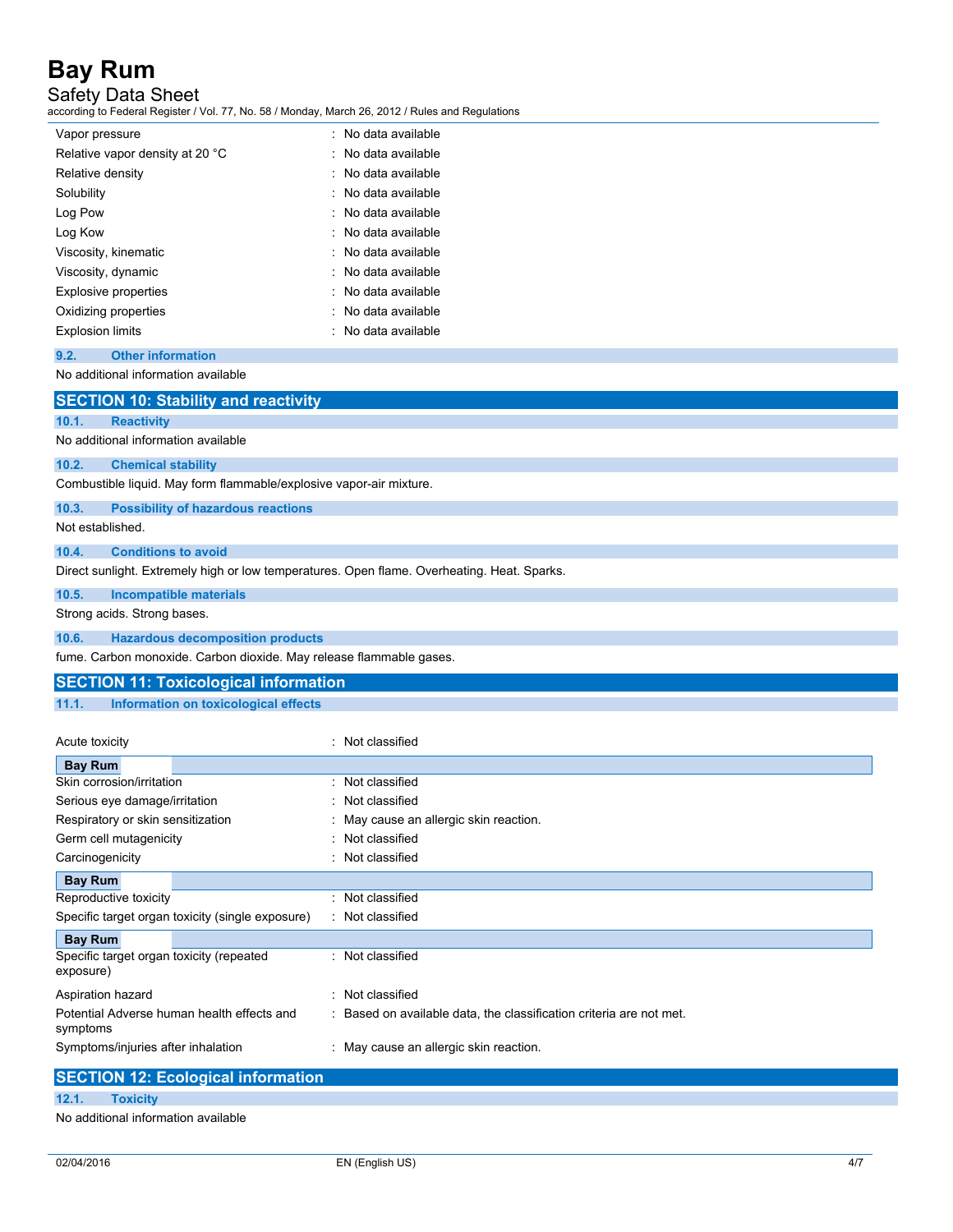# Safety Data Sheet

according to Federal Register / Vol. 77, No. 58 / Monday, March 26, 2012 / Rules and Regulations

| 12.2.<br><b>Persistence and degradability</b>                                   |                                                                                                                                                                                                                                                                    |                      |  |
|---------------------------------------------------------------------------------|--------------------------------------------------------------------------------------------------------------------------------------------------------------------------------------------------------------------------------------------------------------------|----------------------|--|
| <b>Bay Rum</b>                                                                  |                                                                                                                                                                                                                                                                    |                      |  |
| Persistence and degradability                                                   | Not established.                                                                                                                                                                                                                                                   |                      |  |
| 12.3.<br><b>Bioaccumulative potential</b>                                       |                                                                                                                                                                                                                                                                    |                      |  |
| <b>Bay Rum</b>                                                                  |                                                                                                                                                                                                                                                                    |                      |  |
| Bioaccumulative potential                                                       | Not established.                                                                                                                                                                                                                                                   |                      |  |
| 12.4.<br><b>Mobility in soil</b>                                                |                                                                                                                                                                                                                                                                    |                      |  |
| No additional information available                                             |                                                                                                                                                                                                                                                                    |                      |  |
| 12.5.<br><b>Other adverse effects</b>                                           |                                                                                                                                                                                                                                                                    |                      |  |
| Effect on ozone layer<br>÷                                                      |                                                                                                                                                                                                                                                                    |                      |  |
| Effect on the global warming                                                    | : No known ecological damage caused by this product.                                                                                                                                                                                                               |                      |  |
|                                                                                 |                                                                                                                                                                                                                                                                    |                      |  |
| Other information                                                               | : Avoid release to the environment.                                                                                                                                                                                                                                |                      |  |
| <b>SECTION 13: Disposal considerations</b>                                      |                                                                                                                                                                                                                                                                    |                      |  |
| 13.1.<br><b>Waste treatment methods</b>                                         |                                                                                                                                                                                                                                                                    |                      |  |
| Waste disposal recommendations                                                  | Dispose in a safe manner in accordance with local/national regulations. Dispose of<br>contents/container in accordance with local/national laws and regulations.                                                                                                   |                      |  |
| Additional information                                                          | Handle empty containers with care because residual vapors are flammable.                                                                                                                                                                                           |                      |  |
| Ecology - waste materials                                                       | : Avoid release to the environment.                                                                                                                                                                                                                                |                      |  |
| <b>SECTION 14: Transport information</b>                                        |                                                                                                                                                                                                                                                                    |                      |  |
| In accordance with DOT                                                          |                                                                                                                                                                                                                                                                    |                      |  |
| Not regulated for transport                                                     |                                                                                                                                                                                                                                                                    |                      |  |
| <b>Additional information</b>                                                   |                                                                                                                                                                                                                                                                    |                      |  |
| Other information                                                               | : No supplementary information available.                                                                                                                                                                                                                          |                      |  |
| <b>ADR</b><br>No additional information available                               |                                                                                                                                                                                                                                                                    |                      |  |
| <b>Transport by sea</b>                                                         |                                                                                                                                                                                                                                                                    |                      |  |
| No additional information available                                             |                                                                                                                                                                                                                                                                    |                      |  |
| <b>Air transport</b>                                                            |                                                                                                                                                                                                                                                                    |                      |  |
| No additional information available                                             |                                                                                                                                                                                                                                                                    |                      |  |
| <b>SECTION 15: Regulatory information</b>                                       |                                                                                                                                                                                                                                                                    |                      |  |
| 15.1. US Federal regulations                                                    |                                                                                                                                                                                                                                                                    |                      |  |
| Substances Control Act (TSCA) inventory.                                        | All components of this product are listed, or excluded from listing, on the United States Environmental Protection Agency Toxic                                                                                                                                    |                      |  |
| Reauthorization Act of 1986 and 40 CFR Part 372.                                | This product or mixture does not contain a toxic chemical or chemicals in excess of the applicable de minimis concentration as<br>specified in 40 CFR §372.38(a) subject to the reporting requirements of section 313 of Title III of the Superfund Amendments and |                      |  |
| Methyl Eugenol                                                                  | CAS No 93-15-2                                                                                                                                                                                                                                                     | $0.00001 - 0.0001\%$ |  |
| 15.2. International regulations<br><b>CANADA</b>                                |                                                                                                                                                                                                                                                                    |                      |  |
|                                                                                 |                                                                                                                                                                                                                                                                    |                      |  |
| d-Limonene (5989-27-5)<br>Listed on the Canadian DSL (Domestic Substances List) |                                                                                                                                                                                                                                                                    |                      |  |
| <b>WHMIS Classification</b>                                                     | Class B Division 3 - Combustible Liquid                                                                                                                                                                                                                            |                      |  |
|                                                                                 | Class D Division 2 Subdivision B - Toxic material causing other toxic effects                                                                                                                                                                                      |                      |  |
| <b>Eugenol (97-53-0)</b>                                                        |                                                                                                                                                                                                                                                                    |                      |  |
| Listed on the Canadian DSL (Domestic Substances List)                           |                                                                                                                                                                                                                                                                    |                      |  |
|                                                                                 |                                                                                                                                                                                                                                                                    |                      |  |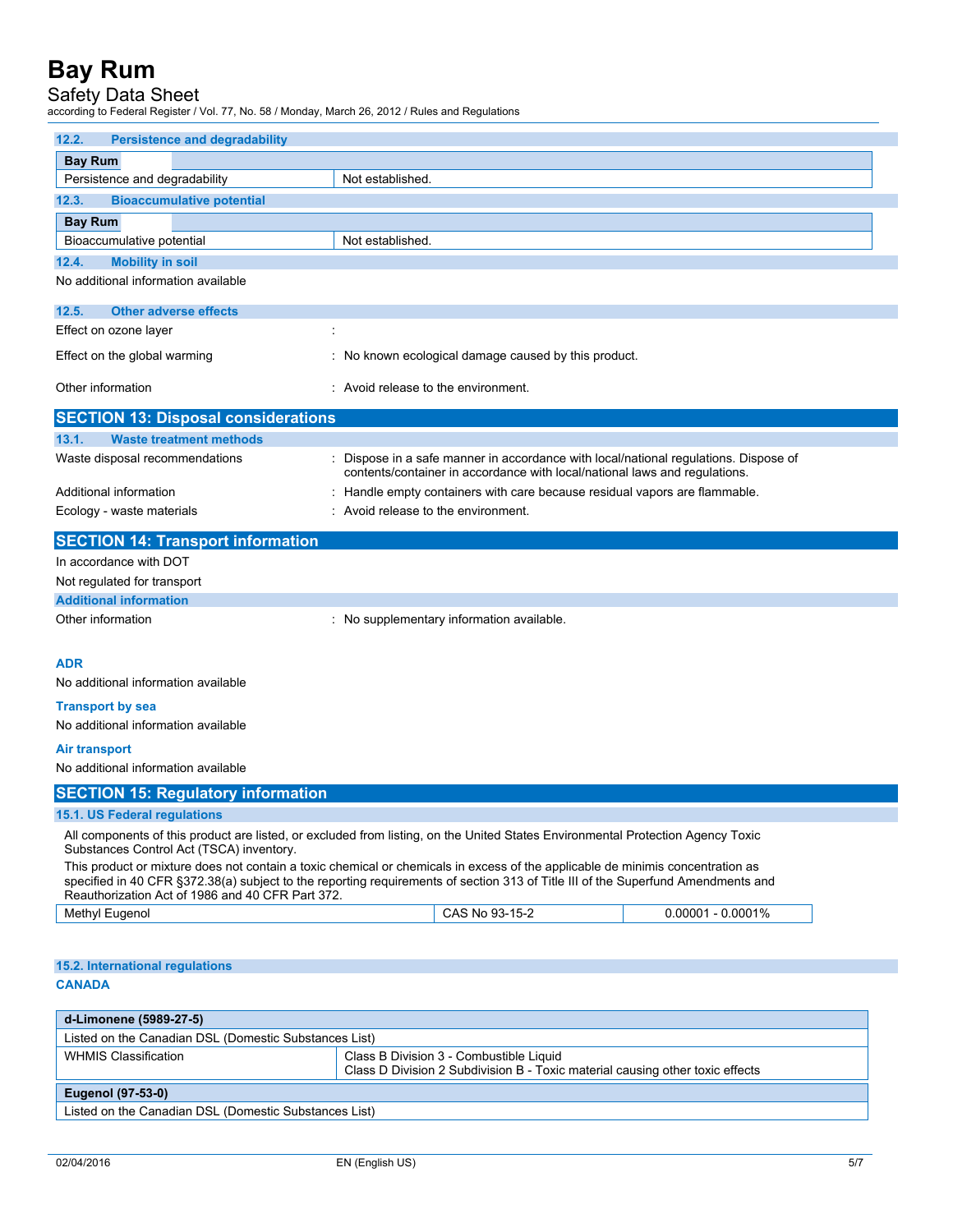## Safety Data Sheet

according to Federal Register / Vol. 77, No. 58 / Monday, March 26, 2012 / Rules and Regulations

### **Cinnamaldehyde (104-55-2)**

Listed on the Canadian DSL (Domestic Substances List)

### **Vanillin (121-33-5)**

Listed on the Canadian DSL (Domestic Substances List)

### **2-Hydroxybenzoic acid, benzyl ester (118-58-1)**

Listed on the Canadian DSL (Domestic Substances List)

#### **EU-Regulations**

### **d-Limonene (5989-27-5)**

Listed on the EEC inventory EINECS (European Inventory of Existing Commercial Chemical Substances)

### **Eugenol (97-53-0)**

Listed on the EEC inventory EINECS (European Inventory of Existing Commercial Chemical Substances)

### **Cinnamaldehyde (104-55-2)**

Listed on the EEC inventory EINECS (European Inventory of Existing Commercial Chemical Substances)

### **Vanillin (121-33-5)**

Listed on the EEC inventory EINECS (European Inventory of Existing Commercial Chemical Substances)

## **2-Hydroxybenzoic acid, benzyl ester (118-58-1)**

Listed on the EEC inventory EINECS (European Inventory of Existing Commercial Chemical Substances)

## **Classification according to Regulation (EC) No. 1272/2008 [CLP]**

Not determined

### **Classification according to Directive 67/548/EEC [DSD] or 1999/45/EC [DPD]**

### **15.2.2. National regulations**

## **d-Limonene (5989-27-5)**

| Listed on the AICS (Australian Inventory of Chemical Substances)<br>Listed on IECSC (Inventory of Existing Chemical Substances Produced or Imported in China)<br>Listed on the Japanese ENCS (Existing & New Chemical Substances) inventory<br>Listed on the Japanese ISHL (Industrial Safety and Health Law)<br>Listed on the Korean ECL (Existing Chemicals List)<br>Listed on NZIoC (New Zealand Inventory of Chemicals)<br>Listed on PICCS (Philippines Inventory of Chemicals and Chemical Substances)<br>Listed on the Canadian IDL (Ingredient Disclosure List)<br>Listed on INSQ (Mexican national Inventory of Chemical Substances)<br>Listed on CICR (Turkish Inventory and Control of Chemicals) |
|-------------------------------------------------------------------------------------------------------------------------------------------------------------------------------------------------------------------------------------------------------------------------------------------------------------------------------------------------------------------------------------------------------------------------------------------------------------------------------------------------------------------------------------------------------------------------------------------------------------------------------------------------------------------------------------------------------------|
| Eugenol (97-53-0)                                                                                                                                                                                                                                                                                                                                                                                                                                                                                                                                                                                                                                                                                           |
| Listed on the AICS (Australian Inventory of Chemical Substances)<br>Listed on IECSC (Inventory of Existing Chemical Substances Produced or Imported in China)<br>Listed on the Japanese ENCS (Existing & New Chemical Substances) inventory<br>Listed on the Japanese ISHL (Industrial Safety and Health Law)<br>Listed on the Korean ECL (Existing Chemicals List)<br>Listed on NZIoC (New Zealand Inventory of Chemicals)<br>Listed on PICCS (Philippines Inventory of Chemicals and Chemical Substances)<br>Listed on INSQ (Mexican national Inventory of Chemical Substances)<br>Listed on CICR (Turkish Inventory and Control of Chemicals)                                                            |
| Cinnamaldehyde (104-55-2)                                                                                                                                                                                                                                                                                                                                                                                                                                                                                                                                                                                                                                                                                   |
| Listed on the AICS (Australian Inventory of Chemical Substances)<br>Listed on IECSC (Inventory of Existing Chemical Substances Produced or Imported in China)<br>Listed on the Japanese ENCS (Existing & New Chemical Substances) inventory<br>Listed on the Korean ECL (Existing Chemicals List)<br>Listed on NZIoC (New Zealand Inventory of Chemicals)<br>Listed on PICCS (Philippines Inventory of Chemicals and Chemical Substances)<br>Listed on the Canadian IDL (Ingredient Disclosure List)<br>Listed on INSQ (Mexican national Inventory of Chemical Substances)                                                                                                                                  |